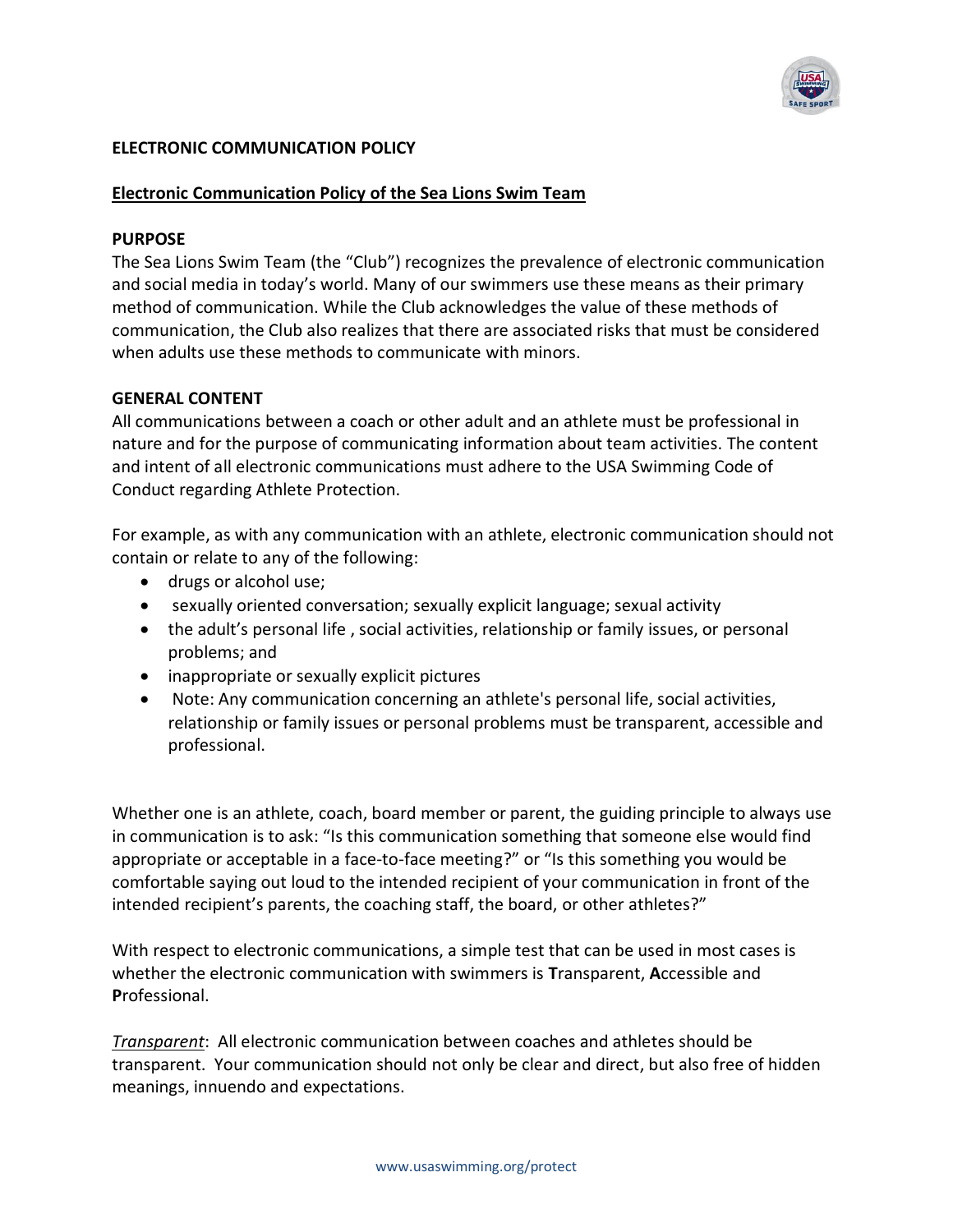

*Accessible*: All electronic communication between coaches and athletes should be considered a matter of record and part of the Club's records. Whenever possible, include another coach or parent in the communication so that there is no question regarding accessibility.

*Professional*: All electronic communication between a coach and an athlete should be conducted professionally as a representative of the Club. This includes word choices, tone, grammar, and subject matter that model the standards and integrity of a staff member.

If your communication meets all three of the **T.A.P.** criteria, then it is likely your method of communication with athletes will be appropriate.

## **FACEBOOK, MYSPACE, BLOGS, AND SIMILAR SITES**

Coaches may have personal Facebook (or other social media site) pages, but they are not permitted to have any athlete member of the Club join their personal page as a "friend." A coach should not accept any "friend" request from an athlete. In addition, the coach should remind the athlete that this is not permitted. Coaches and athletes are not permitted to "private message" each other through Facebook. Coaches and athletes are not permitted to "instant message" each other through Facebook chat or other IM method.

The Club has an official Facebook page that athletes and their parents can "friend" for information and updates on team-related matters.

Coaches are encouraged to set their pages to "private" to prevent athletes from accessing the coach's personal information.

## **TWITTER**

*Best Practice*: The Club does not have a official Twitter page that coaches, athletes and parents can follow for information and updates on team-related matters. Coaches are not permitted to follow athletes on Twitter. Likewise, athletes are not permitted to follow coaches on Twitter. Coaches and athletes are not permitted to "direct message" each other through Twitter.

*Alternative Option*: Coaches and athletes may follow each other on Twitter. Coaches cannot retweet an athlete message post. Coaches and athletes are not permitted to "direct message" each other through Twitter.

#### **TEXTING**

Subject to the general guidelines mentioned above, texting is allowed between coaches and athletes during the hours from 7am until 9pm. Texting only shall be used for the purpose of communicating information directly related to team activities.